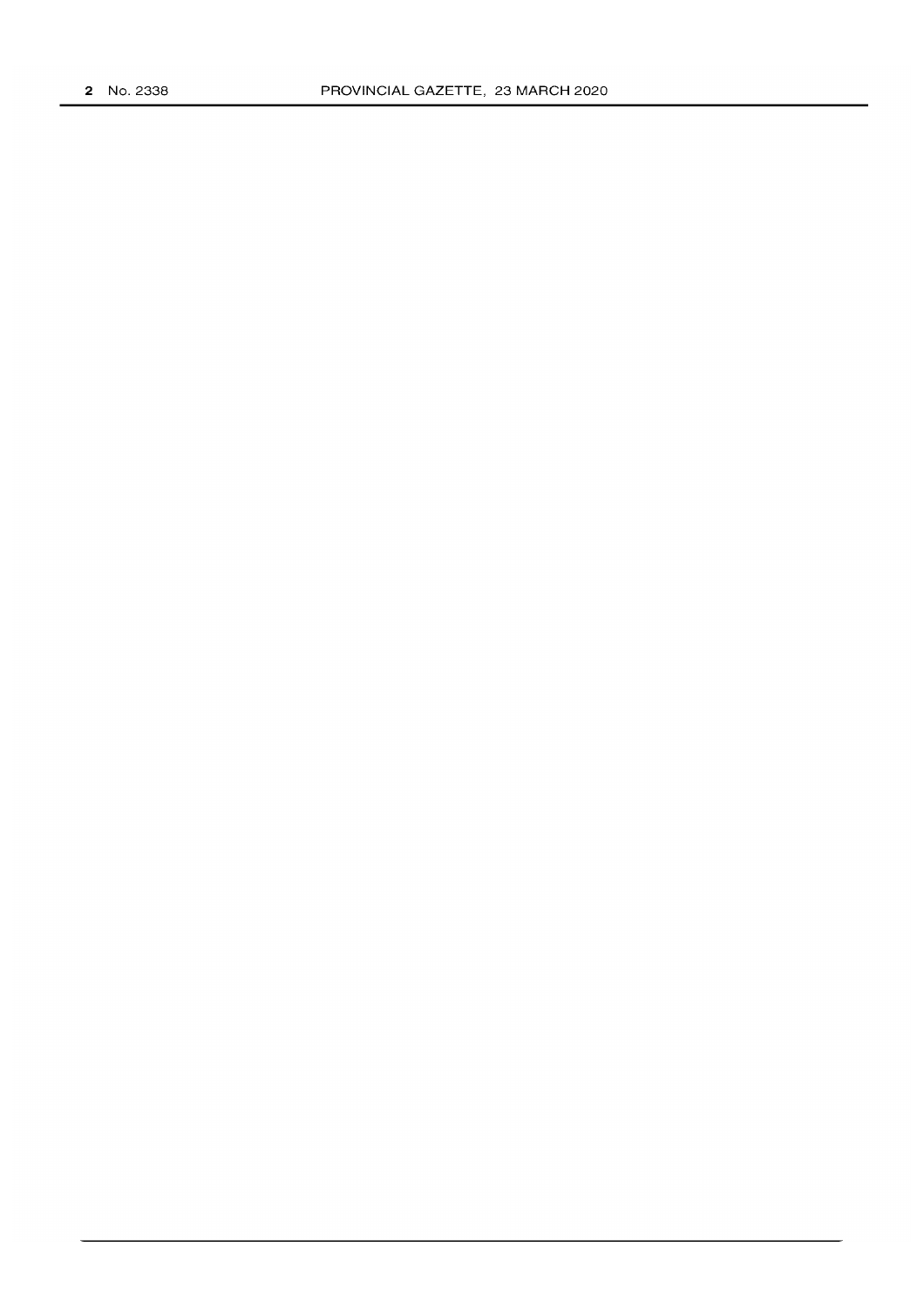## **CONTENTS**

|          |                                                                                                                                                                                              | Gazette<br>No. | Page<br>No. |
|----------|----------------------------------------------------------------------------------------------------------------------------------------------------------------------------------------------|----------------|-------------|
|          | <b>GENERAL NOTICES • ALGEMENE KENNISGEWINGS</b>                                                                                                                                              |                |             |
| 37       | National Environmental Management: Protected Areas Act (57/2003): Declaration of Nature Reserves                                                                                             | 2338           | 14          |
| 37<br>38 | Nasionale Omgewingsbestuur: Bewaringsgebiede Wet (57/2003): Verklaring van Natuurreservate<br>Mineral and Petroleum Resources Development Act (28/2002) (MPRDA): Environmental notification: | 2338           | 16          |
|          |                                                                                                                                                                                              | 2338           |             |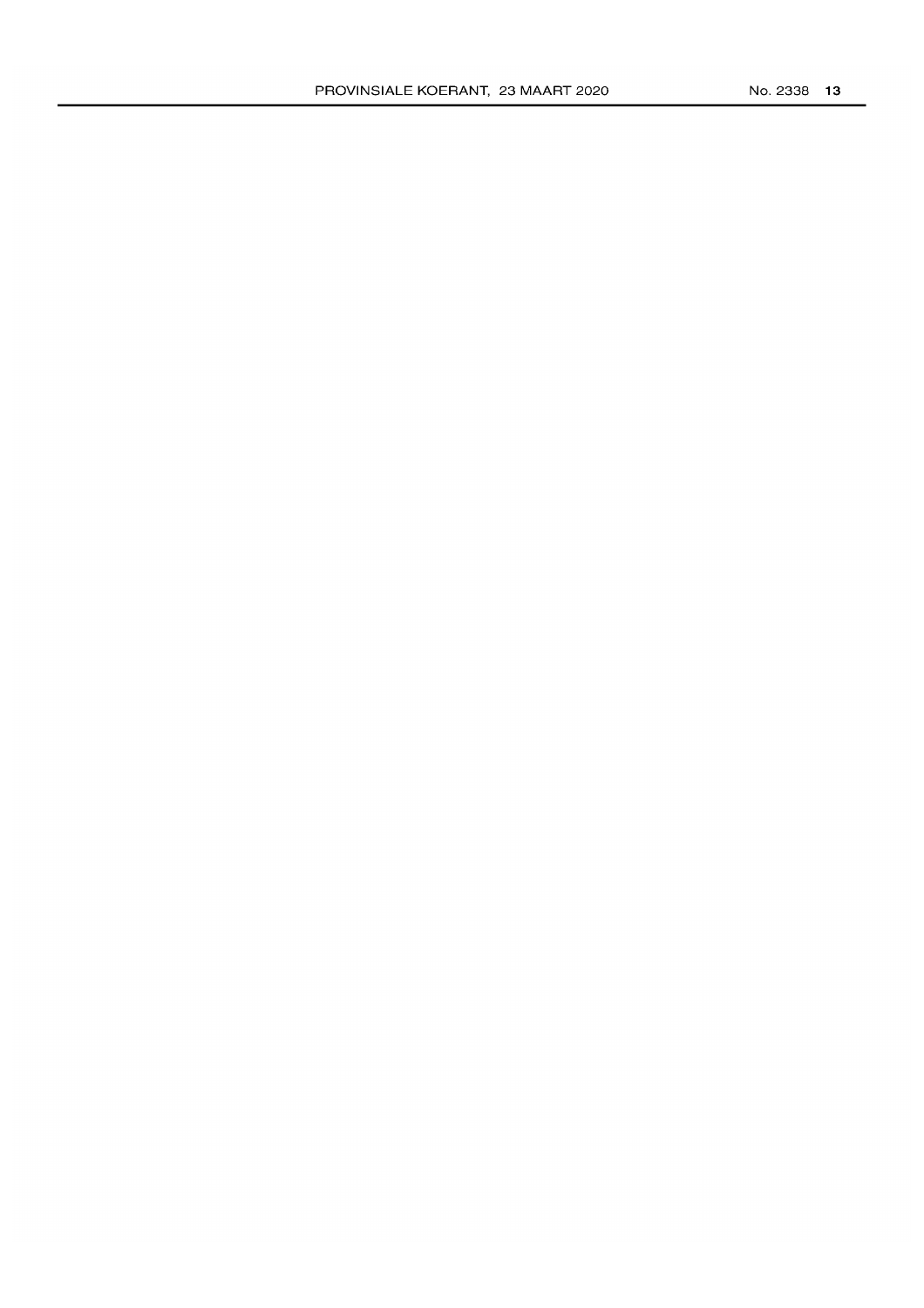# GENERAL NOTICES • ALGEMENE KENNISGEWINGS

## NOTICE 37 OF 2020

# DEPARTMENT OF ENVIRONMENT AND NATURE CONSERVATION NATIONAL ENVIRONMENTAL MANAGEMENT: PROTECTED AREAS ACT, 2003 (ACT 57 OF 2003): DECLARATION OF NATURE RESERVES

I, Sylvia Nomandla Bloem, in my capacity as Member of the Provincial Executive Council ("MEC"), responsible for Agriculture, Land Reform, Rural Development, Environment and Nature Conservation in the Northern Cape, under section  $23(1)(a)$ ,  $23(1)(b)$  and 38 (2) of the National Environmental Management: Protected Areas Act, 2003 (Act 57 of 2003), give notice that-

- (a) I declare the properties as indicated in the Schedule as nature reserves;
- (b) I assign names to the nature reserves as indicated in the Schedule; and
- (c) I appoint the owners of the respective properties as the management authority.

Signed at Kimberley on this *.d!:7'1. ....* day of ~.~ *f.tf?:1. .. 2020.* 

MS. S.N. BLOEM MEMBER OF THE EXECUTIVE COUNCIL: AGRICULTURE LAND REFORM RURAL DEVELOPMENT ENVIRONMENT AND NATURE CONSERVATION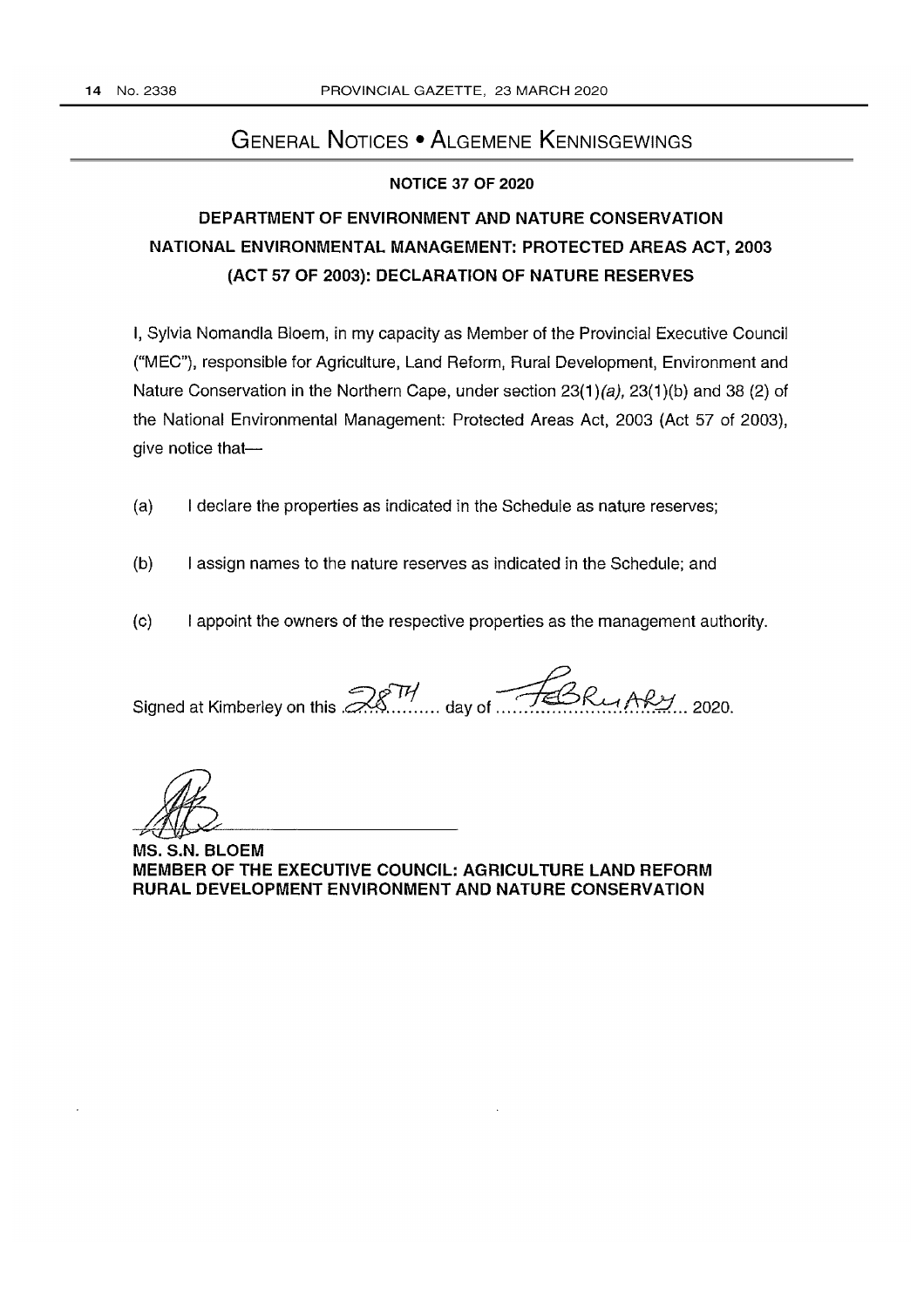| No.              | Owner                                                           | Name of                         | <b>Description of Property/ies</b>                                                                                                                                                                                                                                                                                                                                                                                                                                                                                                                                              | Description of nature                                                                                                                                                                                                                                                                                                             |
|------------------|-----------------------------------------------------------------|---------------------------------|---------------------------------------------------------------------------------------------------------------------------------------------------------------------------------------------------------------------------------------------------------------------------------------------------------------------------------------------------------------------------------------------------------------------------------------------------------------------------------------------------------------------------------------------------------------------------------|-----------------------------------------------------------------------------------------------------------------------------------------------------------------------------------------------------------------------------------------------------------------------------------------------------------------------------------|
|                  |                                                                 | <b>Nature</b><br>Reserve        |                                                                                                                                                                                                                                                                                                                                                                                                                                                                                                                                                                                 | reserve portion of the<br>Property/ies                                                                                                                                                                                                                                                                                            |
| 1.               | <b>De Neus</b><br><b>Boerdery</b><br><b>Trust</b><br>IT402/1997 | Karas                           | Portion 3 of the Farm Karas No. 76,<br>situated in the Nama Khoi Municipality,<br>Division of Namaqualand, Northern<br>Cape Province<br>In extent: 4314,6145 hectares<br>Held by Deed of Transfer<br>No. T104428/1998.<br>The property is situated south of the<br>N14, approximately 47 kilometres east<br>of Springbok, the nearest town.                                                                                                                                                                                                                                     | Diagram SG no. 480/2018<br>The figures A B C D E F G H<br>& N P Q R S T U excluding J<br>K L M represents the Karas<br>Nature Reserve area, being<br>949,4376 hectares of the<br>Property                                                                                                                                         |
| $\overline{2}$ . | <b>Frank John</b><br>Agenbag<br>ID 401212<br>5024 084           | Areb                            | Remainder of the Farm Areb No. 75,<br>situated in the Nama Khoi Municipality,<br>Division of Namaqualand, Northern<br>Cape Province<br>In extent: 7656,5165 hectares<br>Held by Deed of Transfer<br>No. T54873/1988.<br>The property is situated south of the<br>N14, approximately 42 kilometres east<br>of Springbok, the nearest town.                                                                                                                                                                                                                                       | Diagram SG no. 480/2018<br>The figures 1N 1P 1Q 1R 1S<br>A H G represents the Areb<br>Nature Reserve area, being<br>597,3906 hectares of the<br>Property                                                                                                                                                                          |
| 3.               | Kangnas<br><b>Trust</b><br>IT2574/2001                          | <b>Marietjie</b><br>van Niekerk | Remainder of the Farm Kangnas No.<br>77 situated in the Nama Khoi<br>Municipality, Division of Namaqualand,<br>Northern Cape Province<br>In extent: 8818,5079 hectares<br>Held by Deed of Transfer<br>No. T71043/2003.<br>and<br>Portion 3 of the Farm Kangnas No.<br>77, situated in the Nama Khoi<br>Municipality, Division of Namaqualand,<br>Northern Cape Province<br>In extent: 11693, 6348 hectares<br>Held by Deed of Transfer<br>No. T71042/2003.<br>The property is situated south of the<br>N14, approximately 55 kilometres east<br>of Springbok, the nearest town. | Diagram SG no. 480/2018<br>The figures U V W X & G U X<br>Y Z 1A 1B 1C 1D 1E 1F 1G<br>1H 1J 1K represents the<br>Marietjie van Niekerk Nature<br>Reserve area, being<br>2610,9154 hectares of the<br>Properties                                                                                                                   |
| 4.               | Smorgenskad<br>u Boerdery<br>cc<br>1999/010028/2<br>3           | Smorgenska<br>du                | Remainder of the Farm S'Morgen<br>Schaduwe No. 127, situated in the<br>Namaqua District Municipality, Division<br>of Namaqualand, Northern Cape<br>Province<br>In extent: 9587, 4478 hectares<br>Held by Deed of Transfer<br>No. T36048/2000.<br>The property is situated south of the<br>N14, approximately 36 kilometres east<br>of Springbok, the nearest town.                                                                                                                                                                                                              | Diagram SG no. 480/2018<br>The figures 1M G 1L & 1T 1U<br>1V 1W 1X 1Y 1Z 2A 2B 2C<br>2D 2E 2F 2G 2H 2J 1N 2K<br>2L 2M 2N 2P 2Q 2R 2S 2T<br>2U 2V 2W 2X 2Y 2Z 3A 3B<br>3C 3D 3E 3F 3G 3H 3J 3K<br>3L 3M 3N 3P 3Q 3R 3S 3T<br>represents the<br>Smorgenskadu Nature<br>Reserve area, being<br>1739,0213 hectares of the<br>Property |

## SCHEDULE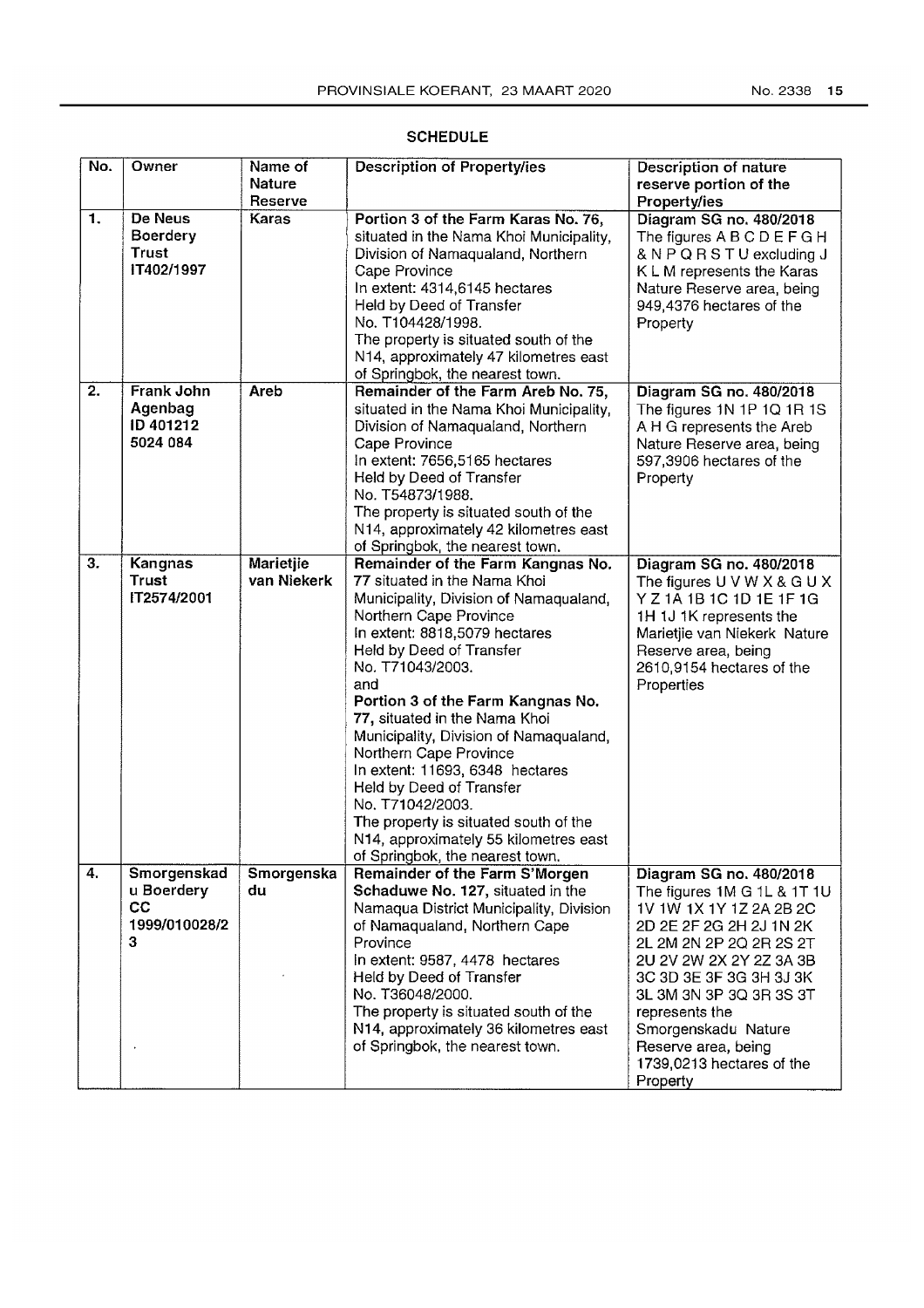## KENNISGEWING 37 VAN 2020

# DEPARTEMENTVAN OMGEWING EN NATUURBEWARING NASIONALE OMGEWINGSBESTUUR: BEWARINGSGEBIEDE WET, 2003 (WET 57 VAN 2003): VERKLARING VAN NATUURRESERVATE

Ek, Sylvia Nomandla Bloem, in my hoedanigheid as Lid van die Provinsiale Uitvoerende Raad ("LUR") verantwoordelik vir Landbou, Grondehervorming, Landelike Ontwikkeling, Omgewing en Natuurbewaring in die Noord-Kaap, gee kragtens Artikel 23(1)(a), 23(1)(b) en 38(2) van die Nasionale Omgewingsbestuur: Bewaringsgebiede Wet, 2003 (Wet 57 van 2003), kennis dat: $-$ 

a) ek die eiendomme soos aangedui in die Bylaag as natuurreservate verklaar;

(b) ek name toeken aan die natuurreservate soos aangedui in die Bylaag; en

(c) ek die eienaars van die onderskeie eiendomme as bestuursowerheid aansteL

Geteken te ........ <sup>K</sup>~!?§.~5;(. op hierdie ... 2.-~ ~rr£ ... dag van ~ ............. ~.~ .. 2020.

ME. S.N. BLOEM LID VAN DIE UITVOERENDE RAAD: LANDBOU GRONDEHERVORMING LANDELIKE ONTWIKKELING OMGEWING EN NATUURBEWARING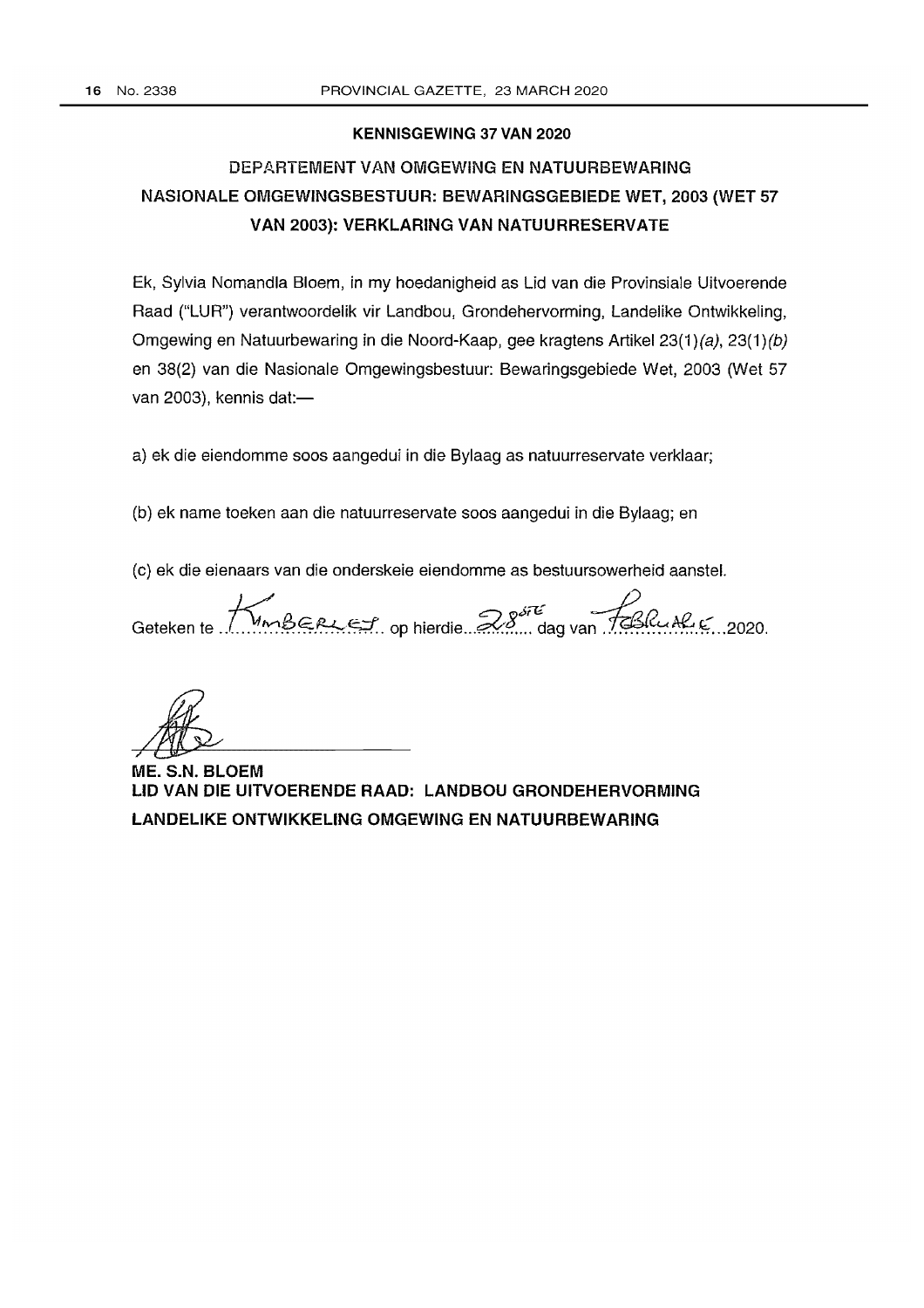| No. | Eienaar                                               | Naam van<br>Natuur-<br>reservaat | Beskrywing van Eiendom/me                                                                                                                                                                                                                                                                                                                                                                                                                                                                                                                                 | Beskrywing van<br>natuurreservaat<br>gedeelte/s van die<br>Eiendom/me                                                                                                                                                                                                                                                                      |
|-----|-------------------------------------------------------|----------------------------------|-----------------------------------------------------------------------------------------------------------------------------------------------------------------------------------------------------------------------------------------------------------------------------------------------------------------------------------------------------------------------------------------------------------------------------------------------------------------------------------------------------------------------------------------------------------|--------------------------------------------------------------------------------------------------------------------------------------------------------------------------------------------------------------------------------------------------------------------------------------------------------------------------------------------|
| 1.  | De Neus<br><b>Boerdery Trust</b><br>IT402/1997        | <b>Karas</b>                     | Gedeelte 3 van die Plaas Karas No.<br>76, geleë in the Nama Khoi<br>Munisipaliteit, Afdeling<br>Namakwaland, Provinsie Noord-Kaap<br>Groot: 4314,6145 hektaar<br>Gehou kragtens Transportakte<br>Nr. T104428/1998.<br>Die Eiendom is geleë suid van die<br>N14, ongeveer 47 kilometer oos van<br>Springbok, die naaste dorp                                                                                                                                                                                                                               | Diagram LG nr.<br>480/2018<br>Die figure A B C D E F G<br>H&NPQRSTU<br>uitsluitend J K L M<br>verteenwoordig die Karas<br>Natuurreservaat area,<br>synde 949,4376 hektaar<br>van die Eiendom                                                                                                                                               |
| 2.  | <b>Frank John</b><br>Agenbag<br>ID 401212 5024<br>084 | <b>Areb</b>                      | Restant van die Plaas Areb Nr. 75,<br>geleë in die Nama Khoi Munisipaliteit,<br>Afdeling Namakwaland, Provinsie<br>Noord-Kaap<br>Groot: 7656,5165 hektaar<br>Gehou kragtens Transportakte<br>Nr. T54873/1988.<br>Die Eiendom is geleë suid van die<br>N14, ongeveer 42 kilometer oos van<br>Springbok, die naaste dorp                                                                                                                                                                                                                                    | Diagram LG nr.<br>480/2018<br>Die figuur 1N 1P 1Q 1R<br>1S A H G verteenwoordig<br>die Areb Natuurreservaat<br>area, synde 597,3906<br>hektaar van die Eiendom                                                                                                                                                                             |
| 3.  | <b>Kangnas Trust</b><br>IT2574/2001                   | Marietjie van<br>Niekerk         | Restand van die Plaas Kangnas Nr.<br>77 geleë in die Nama Khoi<br>Munisipaliteit, Afdeling<br>Namakwaland, Provinsie Noord-Kaap<br>Groot: 8818,5079 hektaar<br>Gehou kragtens Transportakte<br>Nr. T71043/2003.<br>en<br>Gedeelte 3 van die Plaas Kangnas<br>Nr. 77, geleë in die Nama Khoi<br>Munisipaliteit, Afdeling<br>Namakwaland, Provinsie Noord-Kaap<br>Groot: 11693, 6348 hektaar<br>Gehou kragtens Transportakte<br>Nr. T71042/2003.<br>Die Eiendomme is geleë suid van die<br>N14, ongeveer 55 kilometer oos van<br>Springbok, die naaste dorp | Diagram LG nr.<br>480/2018<br>Die figure U V W X & G U<br>X Y Z 1A 1B 1C 1D 1E<br>1F 1G 1H 1J 1K<br>verteenwoordig die<br>Marietjie van Niekerk<br>Natuurreservaat area,<br>synde 2610,9154 hektaar<br>van die Eiendomme                                                                                                                   |
| 4.  | Smorgenskadu<br><b>Boerdery BK</b><br>1999/010028/23  | Smorgenskadu                     | Restand van die Plaas S'Morgen<br>Schaduwe Nr. 127, geleë in die<br>Namakwa Distrik Munisipaliteit,<br>Afdeling Namakwaland, Provinsie<br>Noord-Kaap<br>Groot: 9587, 4478 hectares<br>Gehou kragtens Transportakte<br>Nr. T36048/2000.<br>Die Eiendom is geleë suid van die<br>N14, ongeveer 36 kilometer oos van<br>Springbok, die naaste dorp                                                                                                                                                                                                           | Diagram LG nr.<br>480/2018<br>Die figure 1M G 1L & 1T<br>1U 1V 1W 1X 1Y 1Z 2A<br>2B 2C 2D 2E 2F 2G 2H<br>2J 1N 2K 2L 2M 2N 2P<br>2Q 2R 2S 2T 2U 2V 2W<br>2X 2Y 2Z 3A 3B 3C 3D<br>3E 3F 3G 3H 3J 3K 3L<br>3M 3N 3P 3Q 3R 3S 3T<br>verteenwoordig die<br>Smorgenskadu<br>Natuurreservaat area,<br>synde 1739,0213 hektaar<br>van die Eiendom |

## BYLAAG